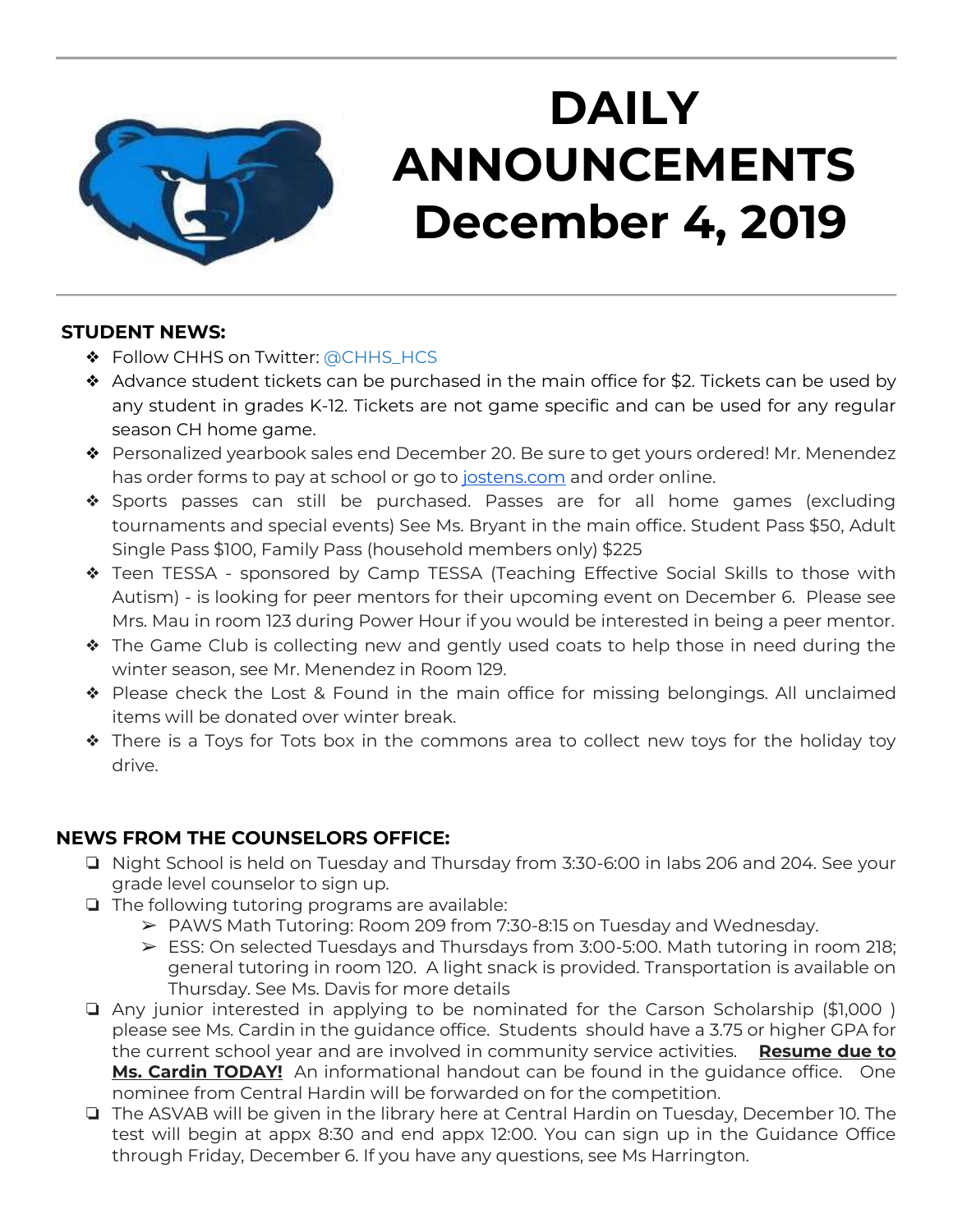

## **DAILY ANNOUNCEMENTS December 4, 2019**

- ❏ Any junior interested in applying to Murray State's Commonwealth Honors Academy summer program, see Ms. Cardin. CHA is a three-week residential opportunity. During the three weeks, students earn 6 hours of college-level honors credit, have the opportunity to take 6 additional hours tuition free during their senior year, and earn a \$2,000 housing scholarship for four years if they attend Murray State. Interested students should have approximately a 3.5 GPA, a 25 composite on their ACT (or similar score on PSAT/SAT).
- ❏ Attention Juniors: Lincoln Trail Youth Salute Applications are now being accepted. This is the "photo board" program that we place on display in the spring. Students must have a 3.0 gpa and have held 2 positions of leadership in some capacity either at school, community or church. Applications must be typed and turned into the guidance office by December 5, 2019. A link to the application which can be typed in is below. <http://www.ltys.org/wp-content/uploads/2019/11/2021-Youth-Salute-Application.pdf>
- ❏ Attention Juniors: ACT Instruction will be held on the following days during the SECOND half of Power Hour: Tuesday--Room 112 (Sherrard), Wednesday--Room 114 (Gray), Thursday-- Room 115 (Hobbs), Friday--Room 213 (Jensen)

## **UPCOMING EVENTS:**

- December 20: Last Day Before Winter Break
- December 23-January 3: Winter Break--No School
- January 6: School Dismissed (Professional Learning Day for Faculty/Staff)
- January 7: Students Return
- January 20: School Dismissed (Martin L. King Day)

### **SPORTS NEWS:**

- ★ Follow us on Twitter for sports action! **[@](https://twitter.com/chhsbruinathl)**[chhsbruinathl](https://twitter.com/chhsbruinathl)
- ★ Softball conditioning starts Monday, November 11. Conditioning will be on Monday and Wednesday from 4:00 to 5:30. Must have a sports physical. Conditioning will be in at the softball complex if the temperature is above 40 degrees. If the weather is below 40, conditioning will be in the big gym landing. See Coach Goodman if you have questions.

### **CLUB NEWS:**

- → Attention all Dance Club members: Practice is Monday and Tuesday of each week from 3:30-5:30 in room 133. Be there!
- → The Bruin Art Club will be meeting during Power Hour on Friday, December 6th. We will do a make and take project! The regular meeting this month will be on Wednesday,